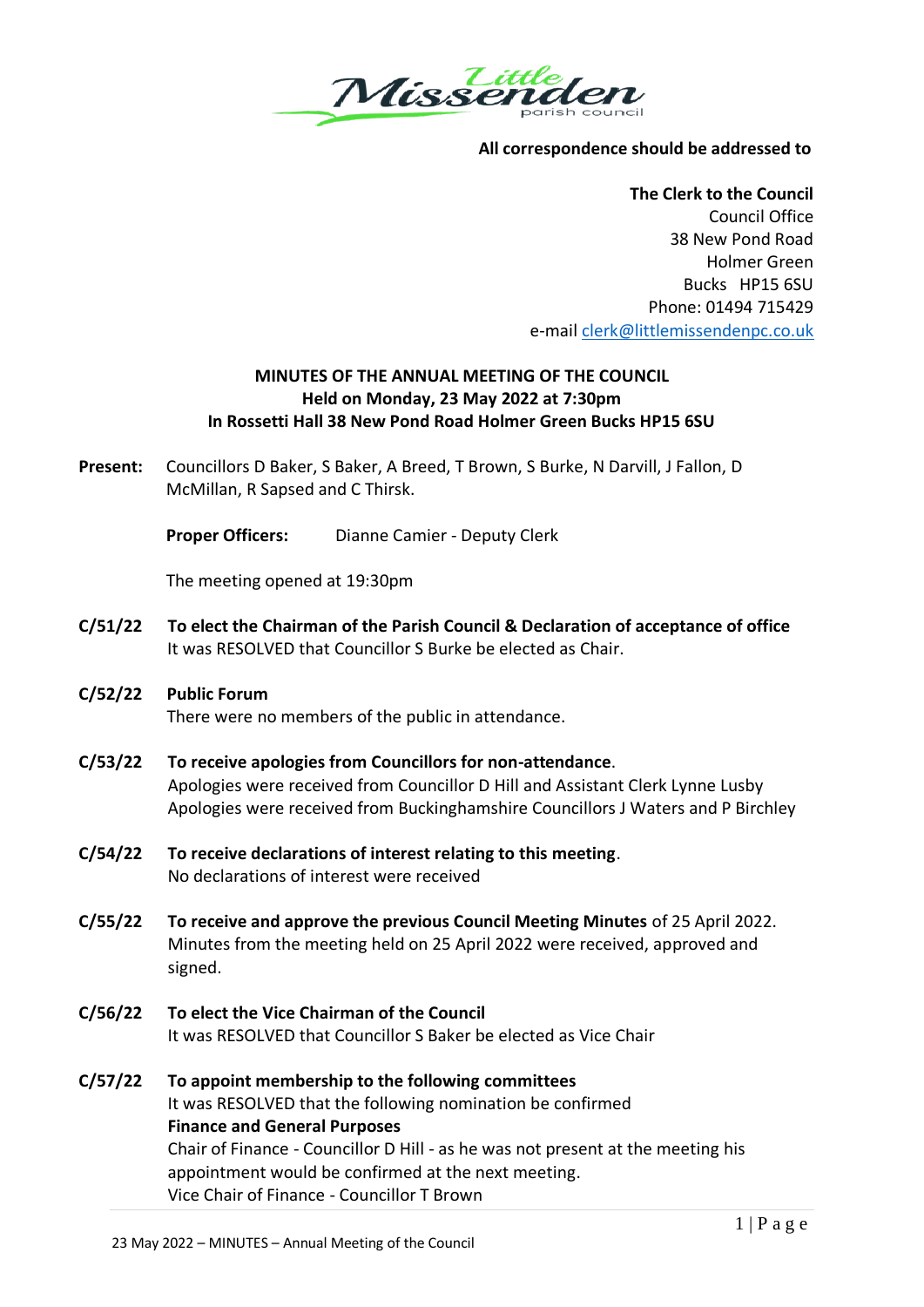

# **Planning**

Chair of Planning – Councillor J Fallon Councillor J Fallon proposed that Council considered having two Vice Chairs of Planning. It was RESOLVED that two Vice Chairs of Planning be appointed. Vice Chairs of Planning - Councillor A Breed and S Baker.

## **Open Spaces**

Chair of Open spaces - Councillor S Burke Vice Chair of Open Spaces - Councillor N Darvill Councillor S Burke proposed that Council consider Councillor D McMillan to work with Councillor N Darvill and the Assistant Clerk to gain experience. Councillor D McMillan agreed and it was RESOLVED that Councillor D McMillan will work with the open spaces chair and Vice chair.

#### **Rossetti Hall**

Chair of Rossetti Hall **-** Councillor S Baker It was RESOLVED that Councillor S Baker would arrange a working group for any councillors who were interested in being involved in Rossetti Hall.

## *C/58/22 To appoint membership to associated organisations*

It was RESOLVED that the following appointments be confirmed **Community Board Representative** Councillors R Sapsed and D McMillan **Youth Representative** Councillor R Sapsed **Chiltern and South Bucks Policing Issues Forum representative** Councillor C Thirsk

*C/59/22 To approve the asset register* It was RESOLVED that the asset register be approved

# *C/60/22 To review Insurance cover*

It was RESOLVED to accept the quote provided by Gallaghers for the next year's Insurance Cover.

- *C/61/22 To review the risk assessment register* It was RESOLVED that the Risk Assessment register be accepted
- *C/62/22 To receive and note reports from Buckinghamshire Unitary Councillors* No Buckinghamshire Councillors were present

# **C/63/22** *Individual Committee Reports*

# *63.1 Chairman's Report*

a) Little Missenden Village School Meeting Councillor S Burke and Councillor D Hill met with a new school's co-ordinator from Align, and the Head of Little Missenden School. The Head teacher explained to the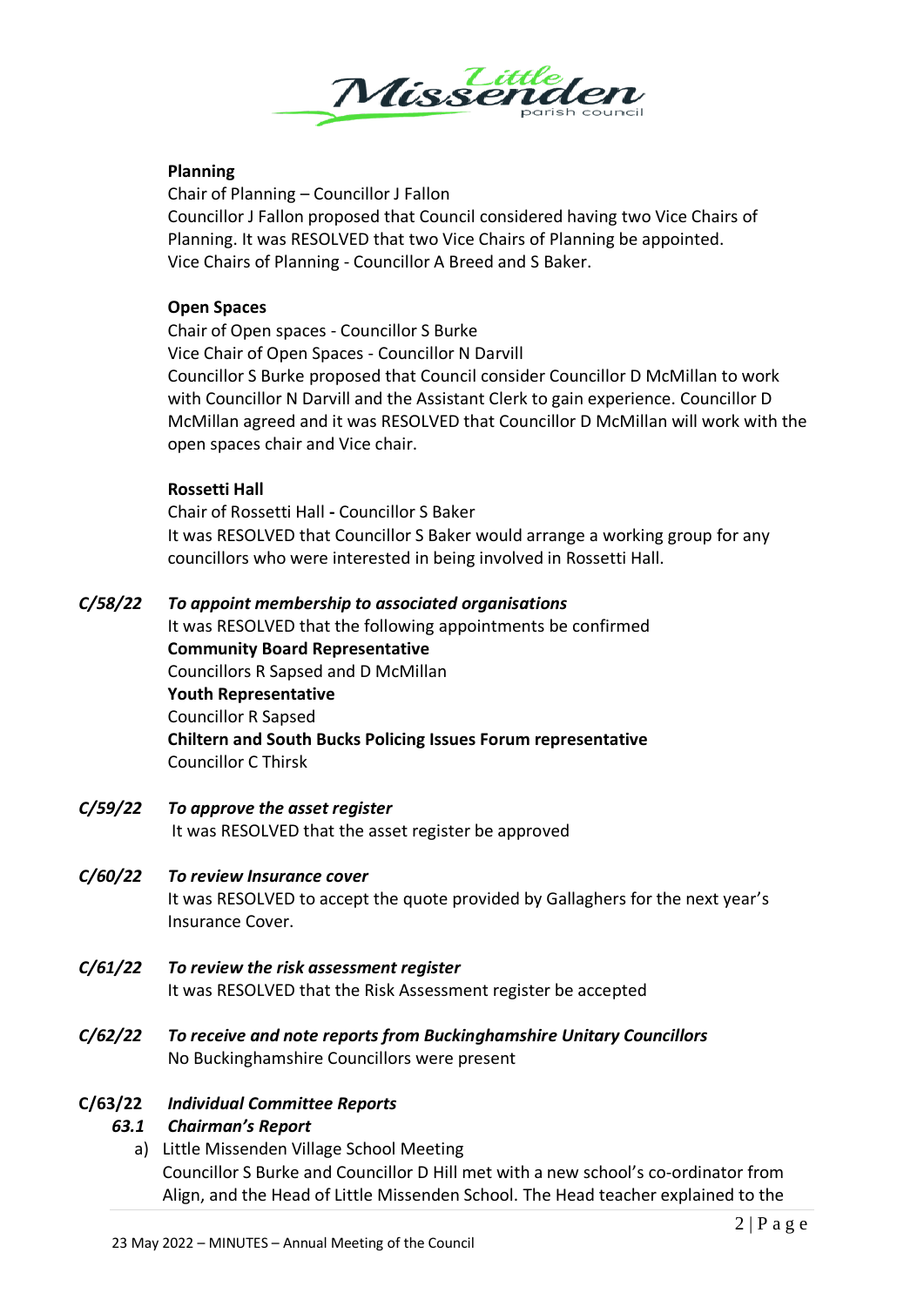

Align school co-ordinator the impact HS2 has had on the school. Little Missenden School would like to open a creche. There is a budget for schools to apply for and the school's co-ordinator said she would support their application. Contractors will be painting a classroom and a corridor.

# *63.2 The Chair of Planning*

## a) Planning applications

**1. 5 Chilton Close Holmer Green Bucks HP15 6XH** Part single, part two storey side extension, new porch and change to kitchen window **PL/22/1315/FA Validated: 11 April 2022 Deadline for consultation: Received by LMPC: 6 May 2022 Determination date: 6 June 2022 OBJECTION Lack of parking for a 4-bed house and over development of the area**

#### **2. Klee House Deep Mill Lane Little Kingshill Bucks HP16 0DJ**

Variation of condition 12 (Approved Plans) of planning permission PL/20/1392/FA (Demolition of existing outbuilding and erection of a detached dwelling, associated landscaping and formation of vision splays on existing vehicle access.) to allow for an increase in floor space and changes to internal layout, windows and doors.

**PL/22/1324/VRC Validated: 12 April 2022 Deadline for consultation: Received by LMPC: 6 May 2022 Determination date: 7 June 2022 OBJECTION light pollution across valley from excessive window/door/lighting in an area of AONB and Green Belt**. **Over development**

**3. 19 Watchet Lane Holmer Green Buckinghamshire HP15 6UF** New front porch canopy **PL/22/1366/FA Validated: 9 May 2022 Deadline for consultation: 1 June 2022 Received by LMPC: 12 May 2022 Determination date: 4 July 2022 NO OBJECTION**

#### **4. 1 St Christophers Close Little Kingshill Buckinghamshire HP16 0DU**

Single storey rear extension, new pitched roof with 2 rooflights over existing front and side single storey flat roofs, partial garage conversion to living space, new raised rear patio with steps, and extension of existing fence on eastern boundary (amendment to planning permission PL/21/4162/FA) **PL/22/1441/FA**

**Validated: 22 April 2022 Deadline for consultation: 6 June 2022 Received by LMPC: 16 May 2022 Determination date: 17 June 2022 NO OBJECTION**

b) HW8 Tralee Farm – update – Inland Homes have appealed the Strategic Sites decision to defer. Strategic sites met again to make a decision on how they would have been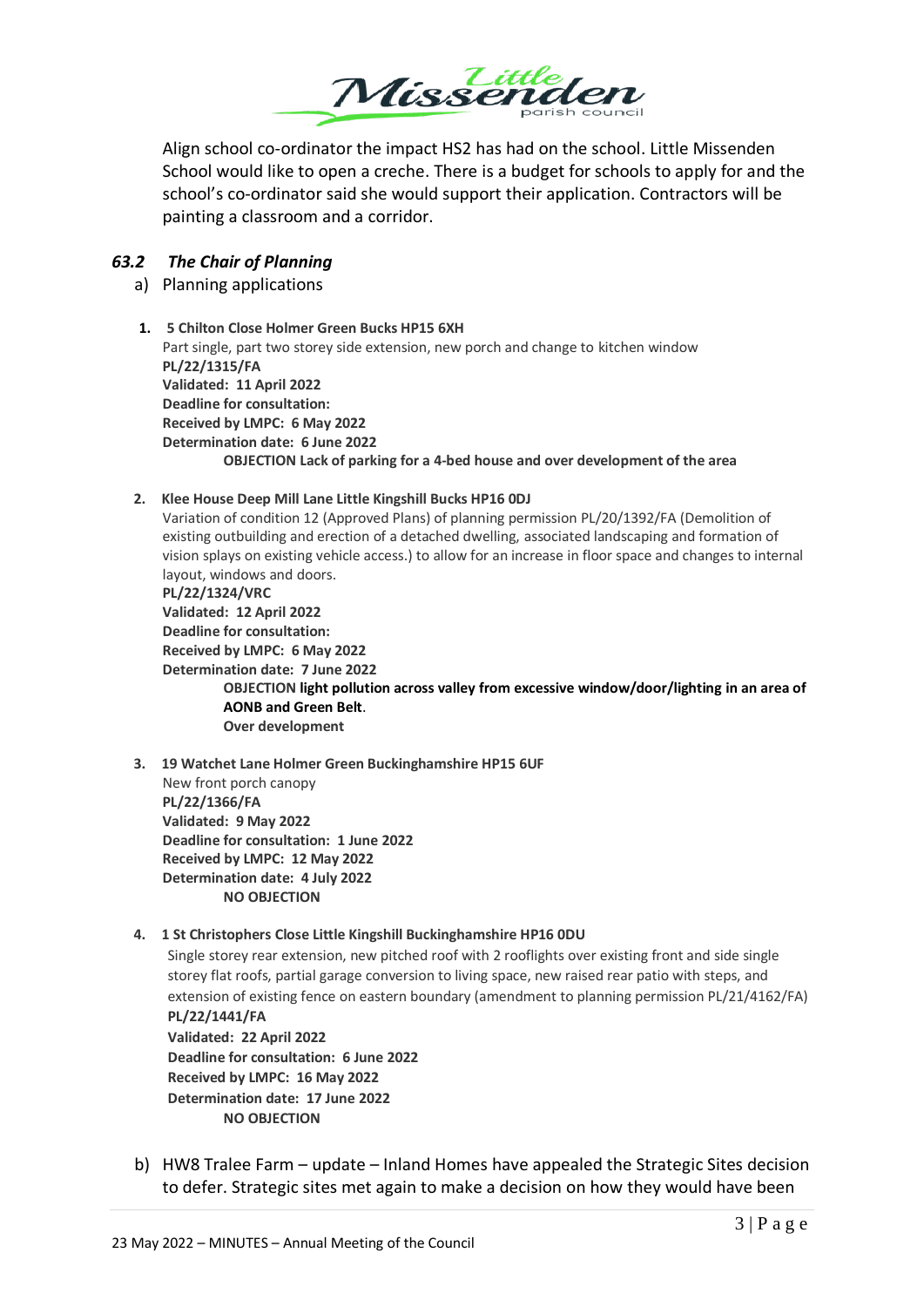

minded to vote. LMPC now need to apply for 'Rule 6 Status' in order to be involved in the process.

It was RESOLVED that a budget of £1,000 be agreed to seek planning advice from Sally Chapman.

c) Tralee Farm – Approval of details of submission to Planning inspectorate Councillor J Fallon had shared a draft submission for Rule 6 Status for council to consider, however this could not be confirmed until submission had been received from Bucks Council there was a tight deadline for this.

It was RESOLVED that the intent of the draft was accepted by Council and the Clerk's office would send out an amended copy to all councillors once Bucks submission had been confirmed.

# *63.3 Chair of Finance*

- a) Agree monthly payments- It was RESOLVED that payments be approved.
- b) Expenditure for the coming year Councillor S Burke spoke about projects moving forward in 2022/23 – it was RESOLVED to accept the updated budget using surplus funds from previous financial year.

# *63.4 Chair of Open Spaces*

a) Holmer Green and Little Missenden play areas and additional / replacement play equipment - Open spaces have received outline costings. Councillor J Fallon requested that options for people with disabilities are considered.

# **C/64/22** *Councillors Items for Discussion and, where necessary, approval*

- a) Application to Vary a Premises Licence for The Royal British Legion, Holmer Green It was RESOLVED that Council would object to the variation of the licence on the grounds of lack of parking, unsociable hours and disturbance to residents who live close by.
- b) Extended Warranty of 2 Swarco MVAS units based in Little Missenden and Little Kingshill - it was RESOLVED to not extend the warranty on the MVAS units
- c) To consider the amended Street Furniture policy it was RESOLVED to adopt the amended Street Furniture Policy.
- d) LMPC and Schools Alliance meeting Update and request for funding of £500 towards a traffic survey - **Councillor S Baker** – Holmer Green councillors have been meeting with representatives of the schools in Holmer Green regarding the traffic issues around Holmer Green. They would like to action a traffic survey the cost of which will be split 3 ways with 2 of the schools.

It was RESOLVED that Council would contribute £500 towards the survey, as long as a full report with underlying data was supplied.

e) To consider the placing of 3 picnic benches on Holmer Green Common, under large tree by play area with a litter bin located nearby- **Councillor C Thirsk** – it was RESOLVED that Councillor C Thirsk would work with the Assistant Clerk to source quotes for the benches and bin.

During this discussion Councillor S Burke left the meeting at 21:11 As the meeting remained quorate, Vice Chairman Councillor S Baker took the Chair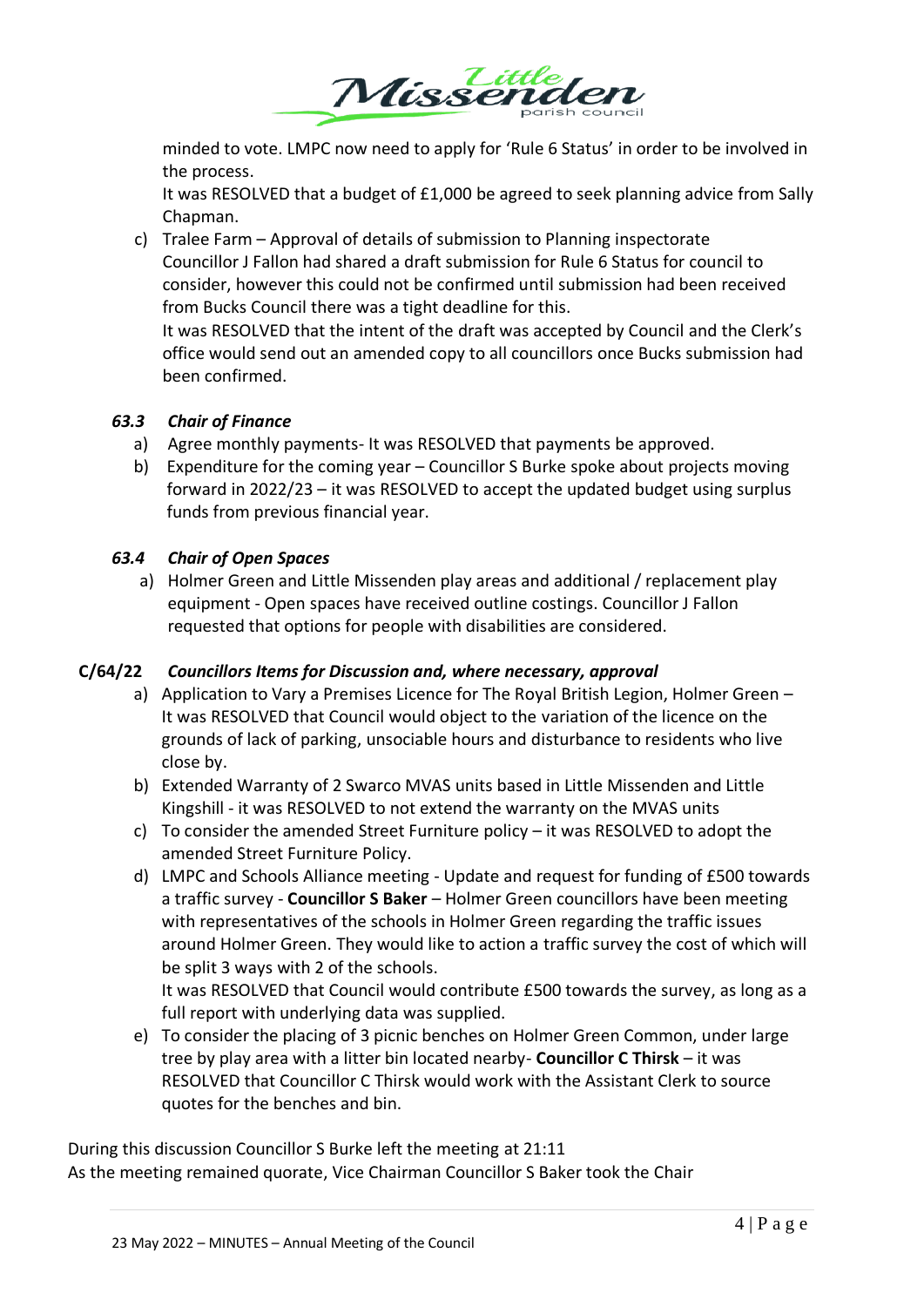

- f) To consider a proposal for the ground clearance of the overgrown land behind Copners Drive with a view to developing the area as an Orchard – **Councillor C Thirsk** - this item was not discussed.
- g) To discuss proposal to provide bike stands and improvements to noticeboard area in Holmer Green and approval for a Community Board application for this purpose - **Councillor C Thirsk –** it was RESOLVED that Councillor Thirsk would work with the Clerk's office to prepare projected costing before council could agree to submitting a community board application.

## **C/65/22** *Neighbourhood Plan*

Councillor J Fallon attended the last meeting. Meetings are progressing well. Chair of the NHP Steering Group asked members to take on tasks.

## **C/66/22** *Rossetti Hall*

Councillor S Baker thanked Councillor D McMillan for his work clearing the area around Rossetti Hall.

Councillor S Baker is currently sourcing quotes for flower beds at the front of Rossetti Hall.

- **C/67/22** *Youth Matters* Nothing to report
- **C/68/22** *Allotments* Nothing to report

#### **C/69/22** *Clerks Report*

Two donations have been received towards the new Duck House on the pond. Letters of thanks have been sent.

We have received 15 Litter Pickers, 15 Bag rings, 15 hi-vis vests and 15 pairs of gloves from the ERDF Welcome Back Fund.

#### **C/70/22** *Ward Reports and Updates*

- a) Holmer Green Two of the Holmer Green Councillors had received an anonymous letter regarding Holmer Green Ridings, those Councillors have tried to contact the planning officer.
- b) Hyde Heath Nothing to report
- c) Little Kingshill Nothing to report
- d) Little Missenden- Nothing to report

# **C/71/22** *Items for Next Agenda -* Clerk to note

Councillor S Baker closed the meeting at 21:22

#### **Signed as an accurate record of this meeting\_\_\_\_\_\_\_\_\_\_\_\_\_\_\_\_\_\_\_\_\_\_\_\_\_\_**

**Councillor S. Burke (Chair) 20 June 2022**